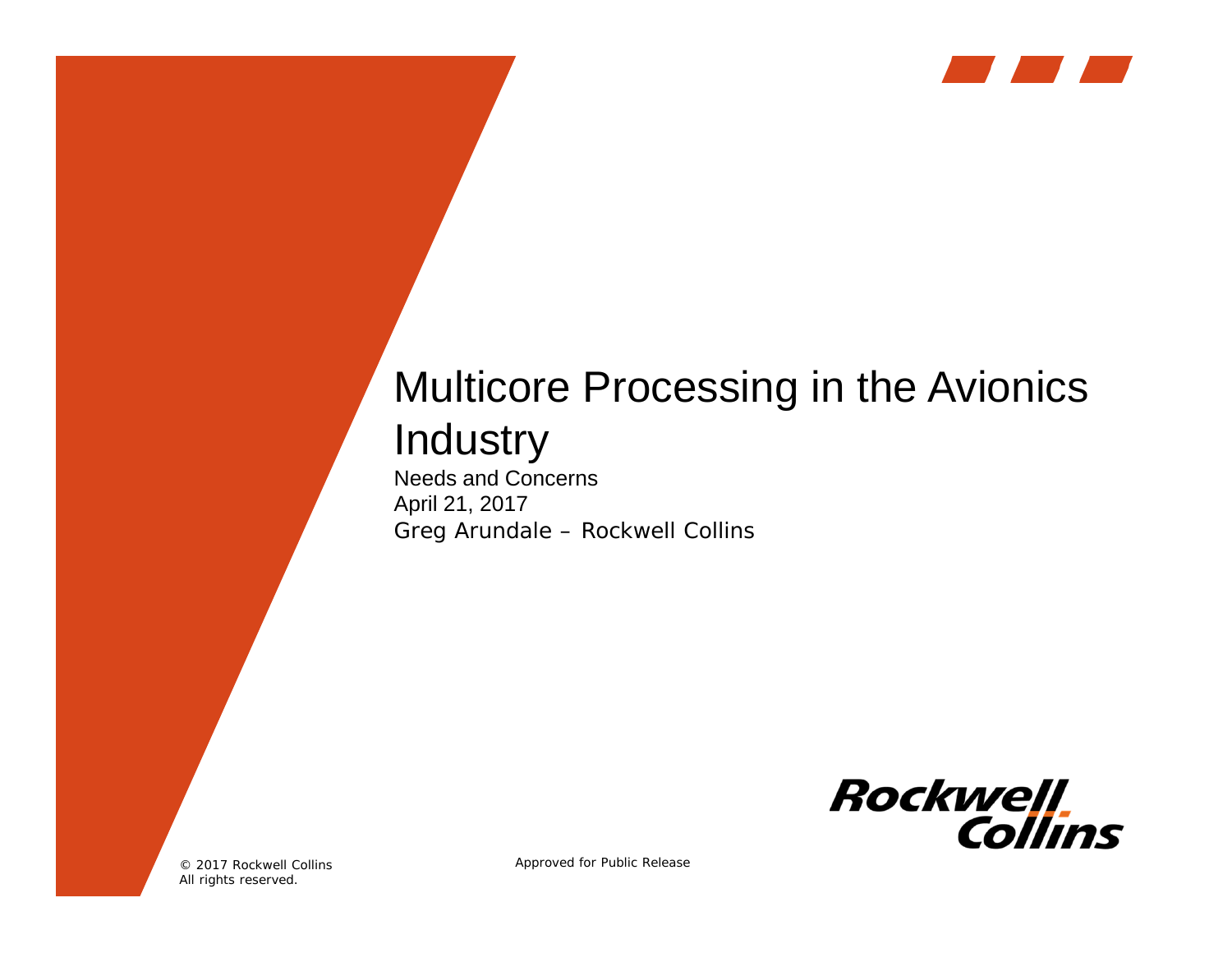



### **Outline**

- $\bullet$ Introduction
- $\bullet$  Avionics Systems
	- Evolution, Overview and Challenges
- $\bullet$  Multicore
	- Why Multicore
	- Roadblocks & Issues
	- State of the industry, CAST32A
	- Harmonization between Industry, FAA and EASA
- •Safety and Security
- Current and Future State
	- What is the future beyond PPC
	- Leveraging other industries safety, e.g. Automotive
	- Potential research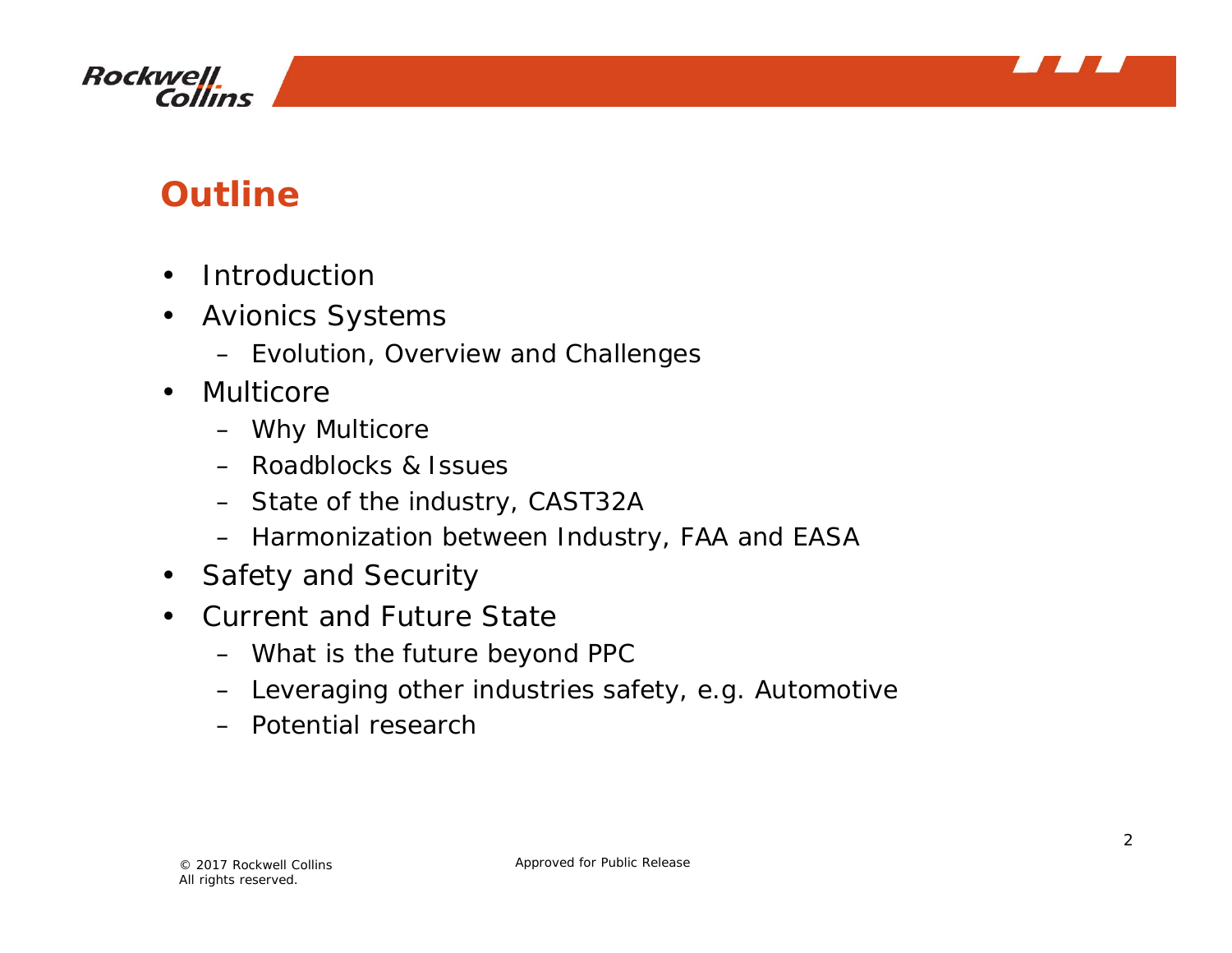



### **Introduction**

- $\bullet$ Multicore processors are the path to higher performance
- $\bullet$  Most industries have adopted multicore processors
	- Consumer
	- Computing
	- Automotive
	- Telecom
	- Networking
- $\bullet$  These other industries investments drive technology into the Avionics Industry
- $\bullet$ **Questions** 
	- What problems do multicore processors have?
	- Are they usable in safety-critical products?
	- How do the certification authorities view them?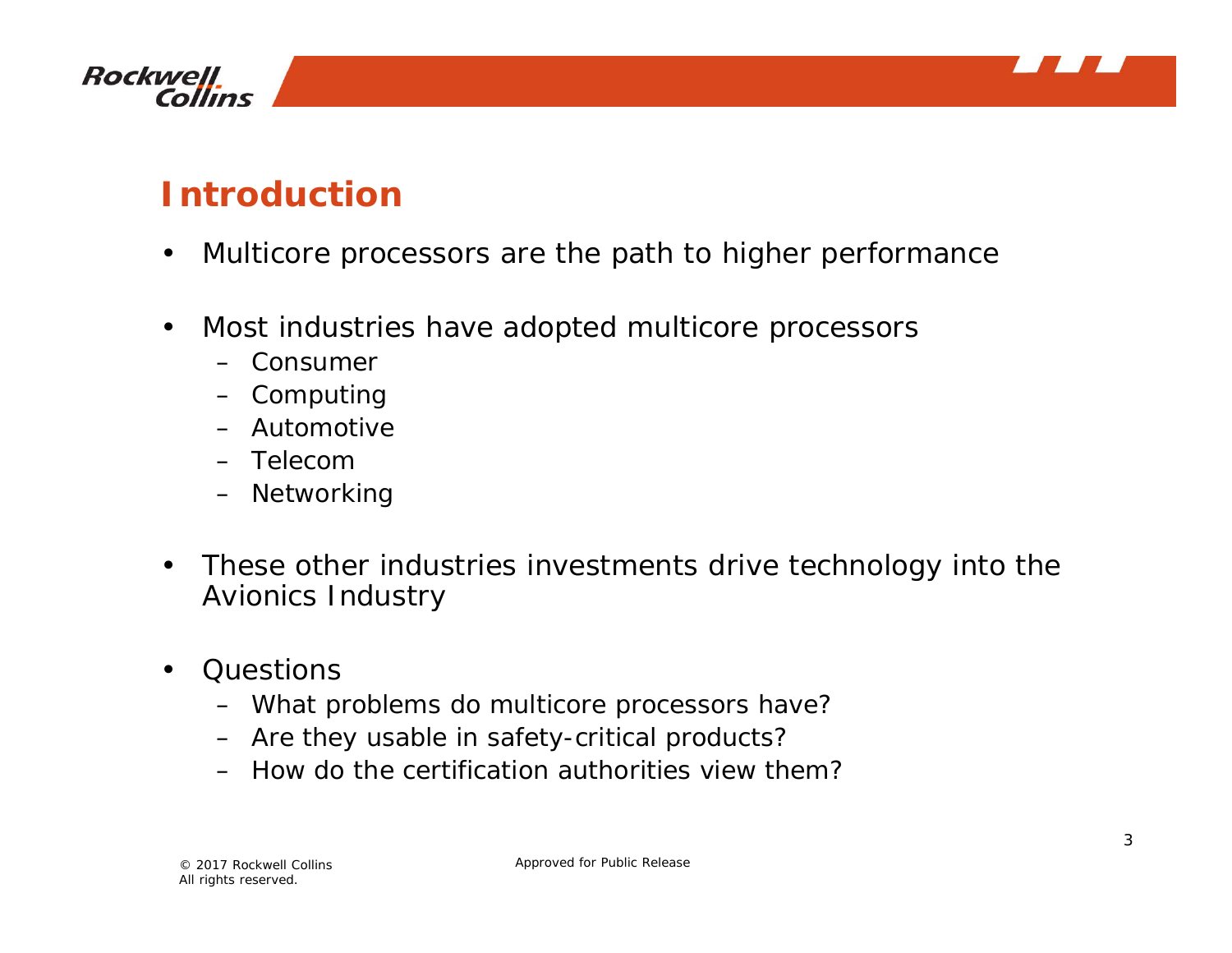

#### **Rockwell Collins**

## **Avionics Systems Evolution**

- • Avionics systems have evolved from Independent systems, to Federated, to Integrated Avionics systems
- $\bullet$  As systems evolve further to Advanced Avionics, higher processing power is needed
- $\bullet$  Multi-Core processing is poised to fill this need





Open Systems i.e. CoRE, 777 AIMS, etc.



#### **Federated Avionics**

Federated Subsystems

i.e. EFIS/EICAS, LFDS



Approved for Public Release



Dedicated Subsystems

**Independent Avionics**

i.e. ANS-70 (Area Nav)

© 2017 Rockwell Collins All rights reserved.

4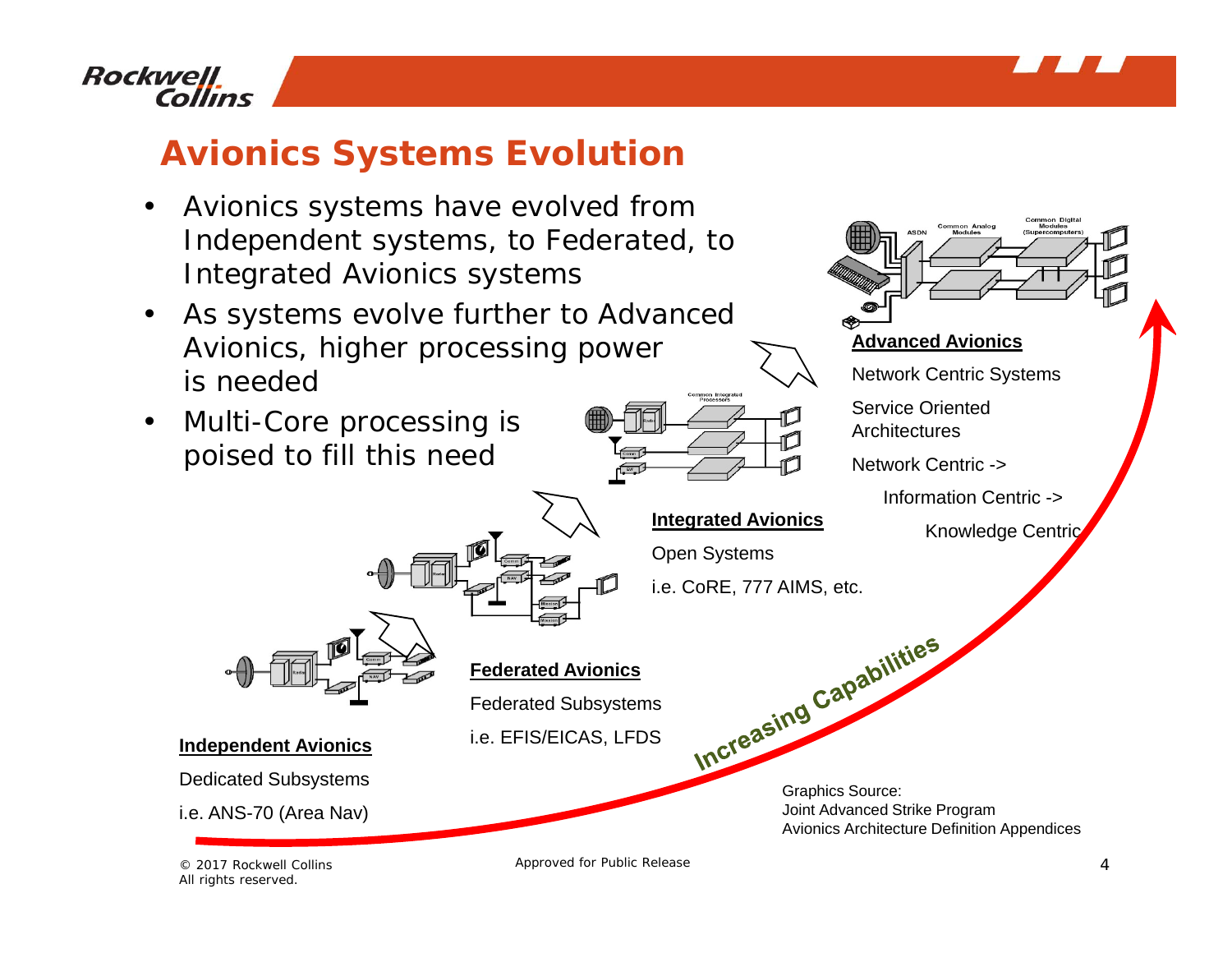



#### **Avionics Overview**

- • **Modern Avionics are Highly Integrated (e.g. Cabinet‐Based)**
	- **"Federated" Units Less Common**
- • **Computation Modules Use Host Processor With "Partitioned" Operating System**
	- **Allows Hosting of Apps with Differing Criticality Levels**
- • **Ethernet (‐like) Networks Connects Cabinets, Sensors, Displays**
	- **With Avionics‐Grade Quality of Service**
	- **High‐Speed, Good Connectivity**
	- **Support For Legacy Buses Using Concentrators**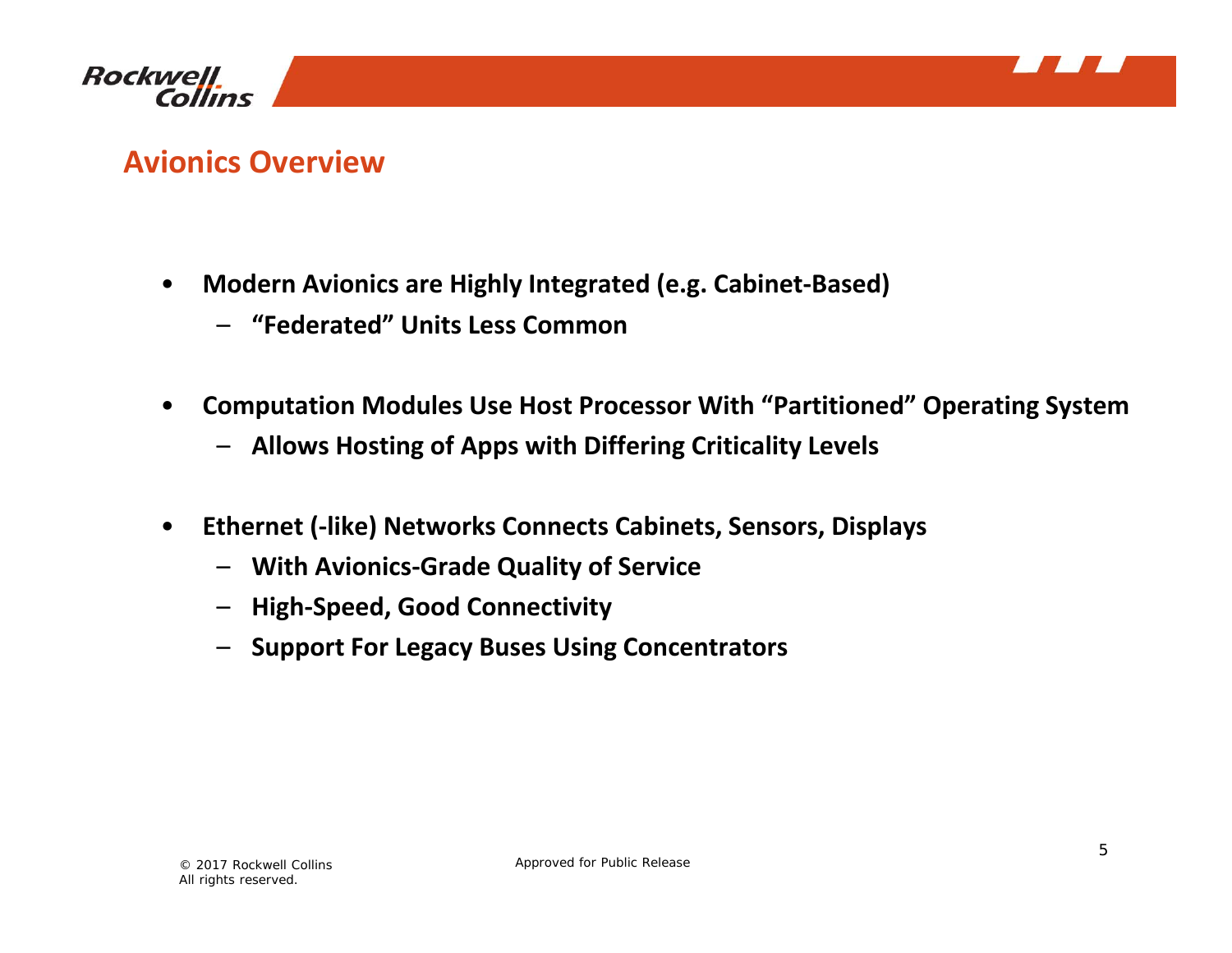

#### **Rockwell Collins The Avionics Challenge**

- • **The Avionics Industry presents several issues for modern microprocessors**
	- **Safety‐Critical Equipment**
	- **Environment (Temperature, Power Consumption, SEU, others)**
	- **Product Longevity (Procurement, Wear‐out)**
	- **Certification (Process Adherence, Artifact Availability)**
	- **Determinism (with shared Caches and Multiple Cores)**
	- **Increasing Performance Demands**
- • **Problems have been exacerbated by multicore SoCs**
	- **SoC integration reduces visibility and ability to monitor**
	- **Shared memory and peripherals resource management becoming critical, particularly for DAL A/B applications**
	- **Multicore complexity complicates design, analysis, certification**
	- **Control and peripheral logic now designed by SoC Supplier, not Applicant**
- • **The challenge is for the Avionics Industry to take advantage of the investments from other industries**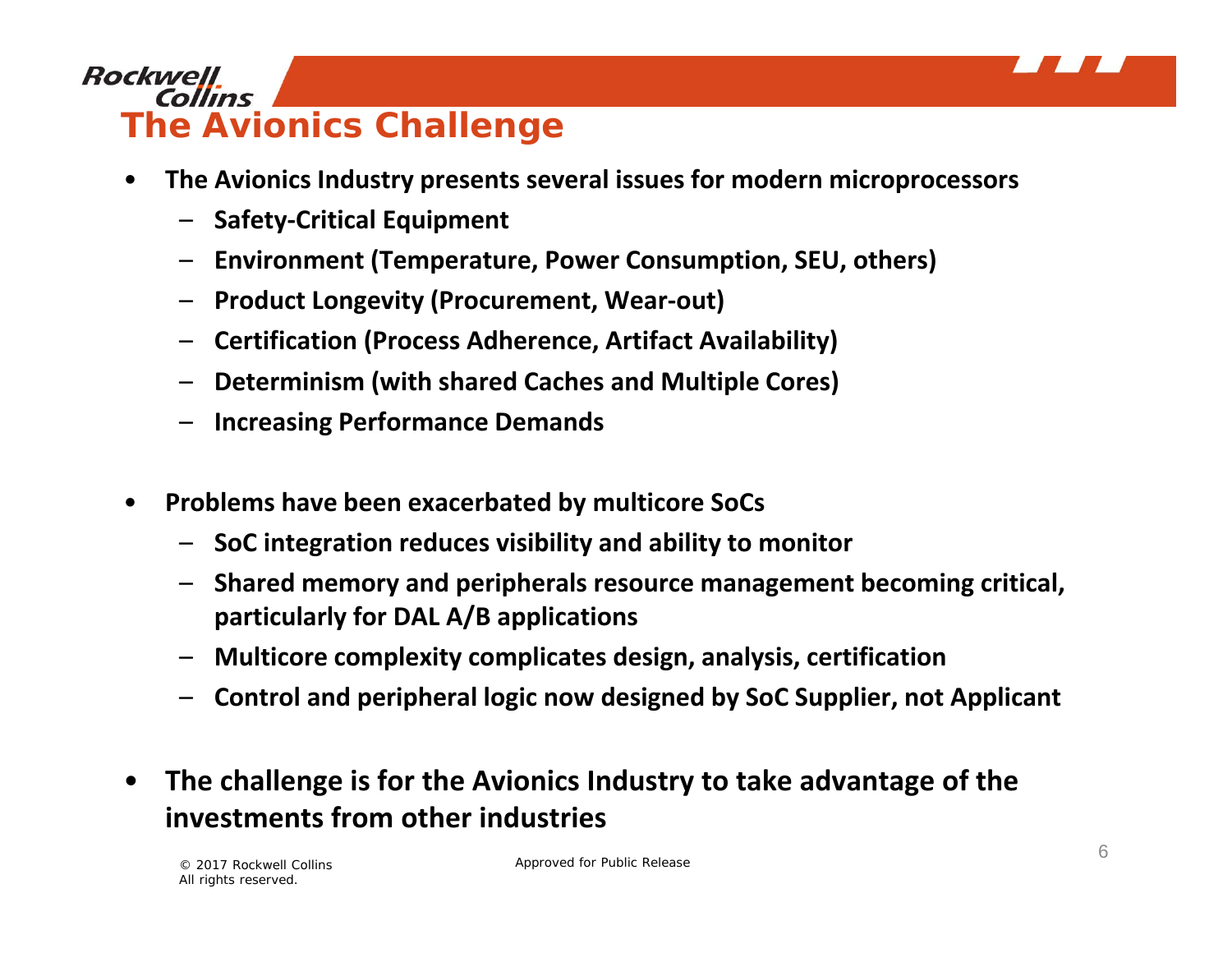

#### **Performance Scaling and Technology Challenges why the move to Multicore**

- •**Clock rate improvements slowing: 40%/year to 12%/year**
- •**Pipelining has increased by factor of 4 in last decade, not possible in next decade**



Approved for Public Release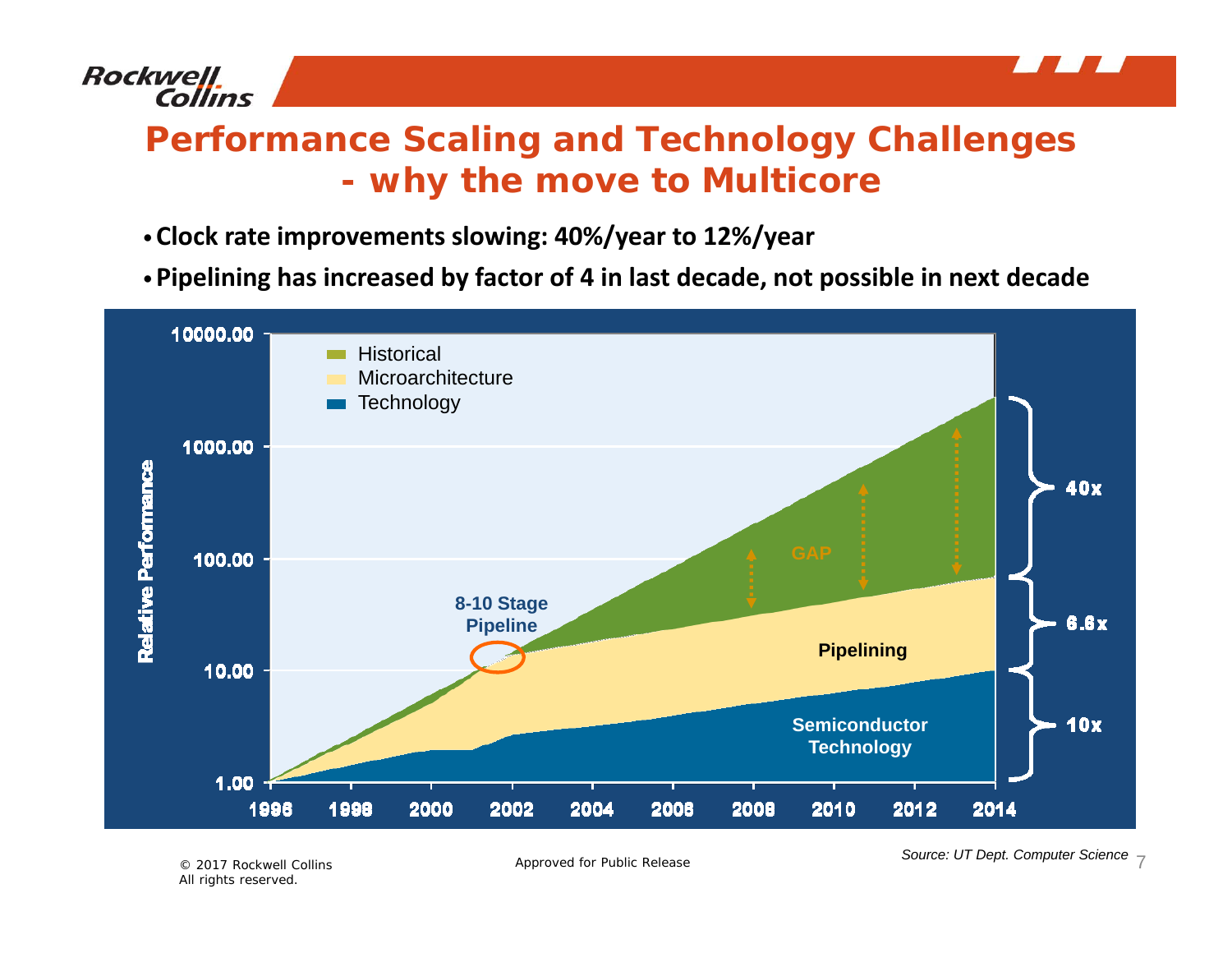

### **Roadblocks to use of Multicore Processors in Avionics**

- 1. Emerging Certification Guidelines from Certification Authorities
	- Artifact list generated from industry collaboration being used for eval
	- MCFA Industry Group
	- CAST-32A provides guidance, but requirements are still based standards like
		- •DO-254, ARP 4754A, ARP 4761, DO-178B/C, etc
- 2. Lack of Access to Certification Artifacts for Complex COTS **Components** 
	- Being addressed with multiple SoC vendors
	- MultiCore For Avionics (MCFA) Industry Working Group
- 3. Trade-offs between determinism and performance with highly integrated devices
	- Concern with Core to Core interference and shared resources
		- •Strong HW (Hypervisor) based partitioning maintains separation
	- Multi-Threaded architecture (typically not used for DAL-A)
		- •Each thread uses common resources within a core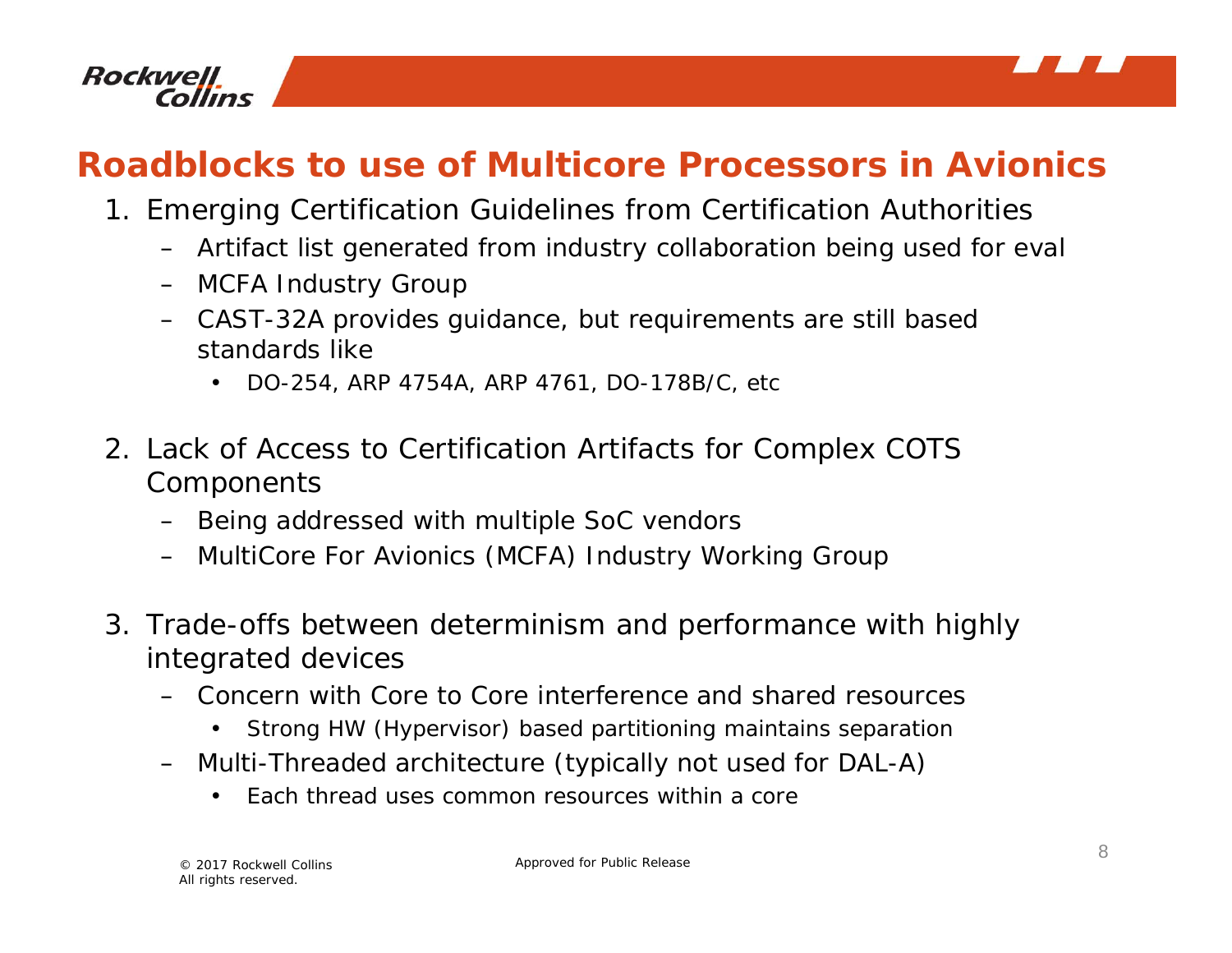



#### **Multicore Issues**

- $\bullet$  Performance
	- Cores are often lower performance than legacy single-core devices
	- Resource conflicts also slow performance
	- Hypervisor adds overhead
	- *May need to split big applications across two or more cores*
- • Debug
	- Synchronization and atomicity issues; halting multiple cores
	- *Need new training and tools to debug multicore designs*
- $\bullet$  Determinism
	- Conflicts occur when accessing shared resources
	- *Need architectural framework to preserve determinism*
- Certificatior
	- The certification authorities view multicore with apprehension
	- *Need industry and certification authorities to work together to mitigate concerns*
		- *CAST-32A and EASA CRI provide guidance*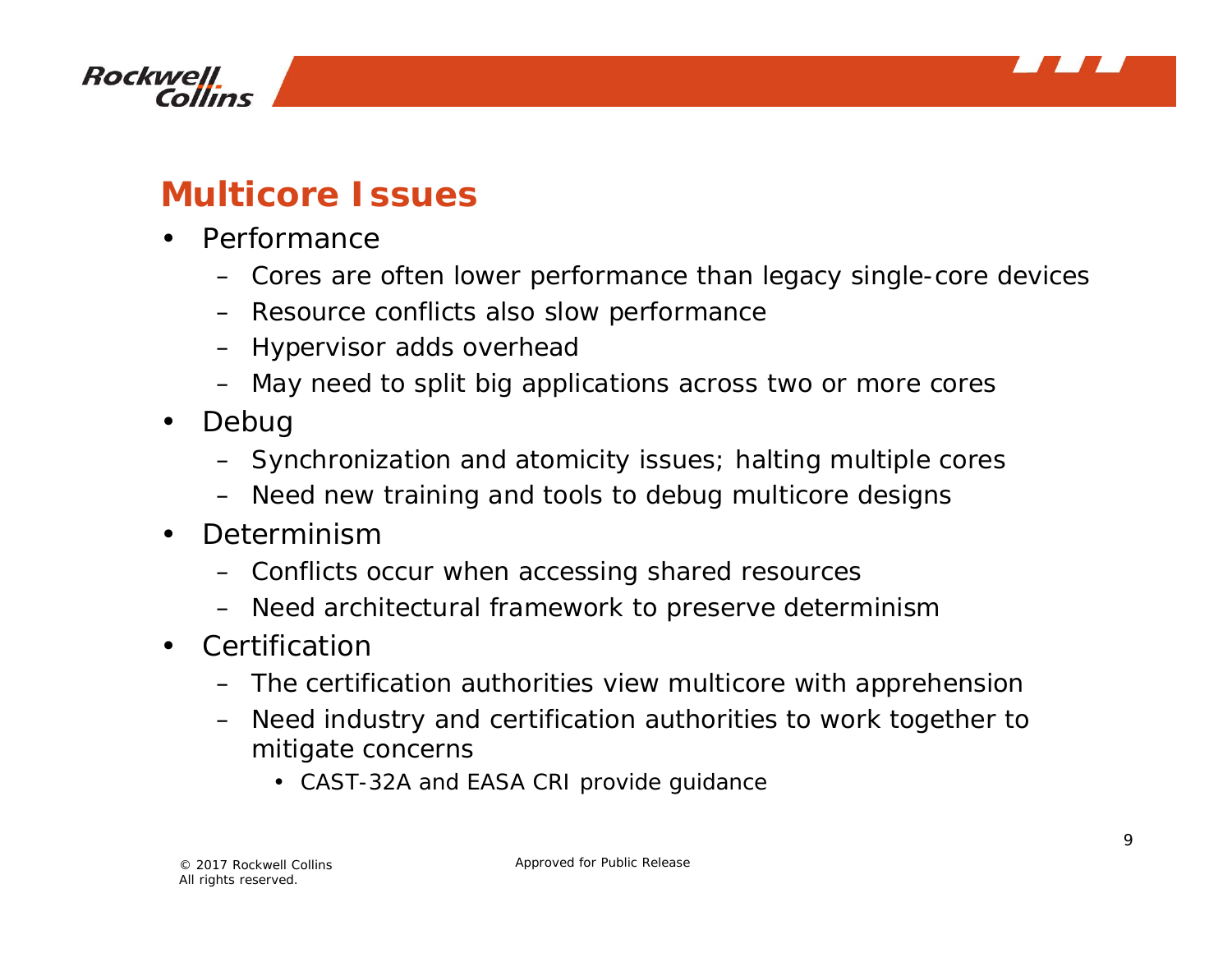

# **MCFA – Avionics Industry Working to Fill Gaps**

- $\bullet$  **The MultiCore For Avionics Group was formed in late 2010**
	- **Formed to assist Avionics Suppliers to certify equipment which use SoCs**
- • **MCFA is an Ad Hoc working group**
	- **Currently sponsored by component suppliers**
	- **Open to companies which certify products in civil airspace**
	- **Partnerships with multiple Multicore Suppliers**
- • **Founding Members Include: BAE Systems, Barco, Boeing, EADS, Elbit, GE Aviation Systems, Honeywell, Rockwell Collins, Thales and others**
- • **MCFA Goals:**
	- –**Develop <sup>a</sup> partnership between SoC Suppliers and the Avionics Industry**
	- **Find industry consensus on SoC Supplier data to be requested**
	- **Transfer basic SoC design and verification information to group members**
	- **Allow review of other artifacts which are then summarized for the group**
	- –**Minimize SoC Supplier effort by providing data to the whole group**

© 2017 Rockwell Collins All rights reserved.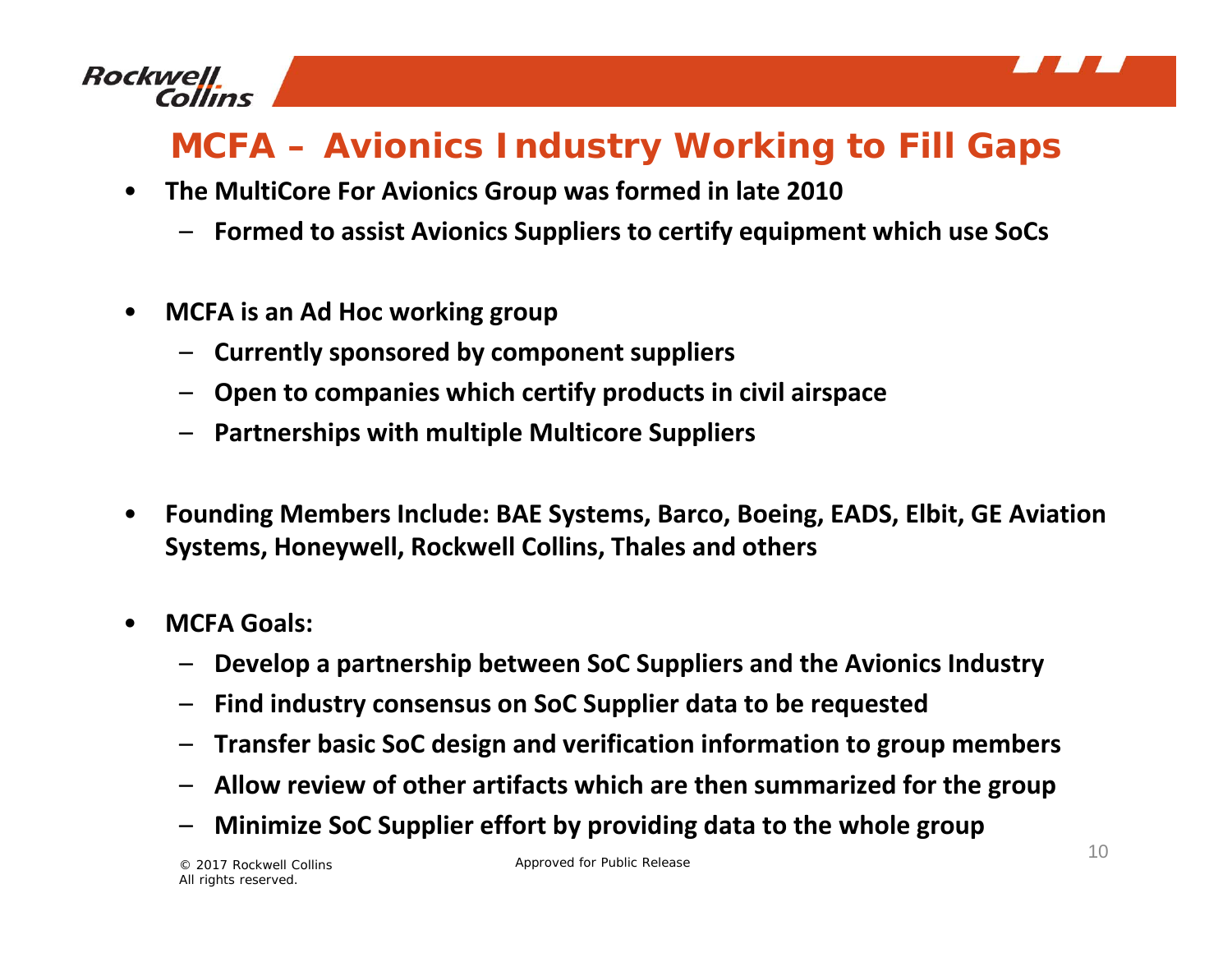



# **Safety+Security: Techniques & Requirements**

- • **Safety**
	- **What system does**
- • **Security**
	- **What system doesn't do**
- **General Increase in Security Concerns**
	- **Concern: Malicious Behavior in Safety Critical Domains**
- $\bullet$  **Redundancy Management**
	- **Asynchrony a particular challenge**
- $\bullet$  **Increasing Sophistication of Security Systems**
	- **Functional Behavior part of Security Story**

Identify and apply dual-use specification and analysis techniques for establishing safety and security properties of high-assurance systems



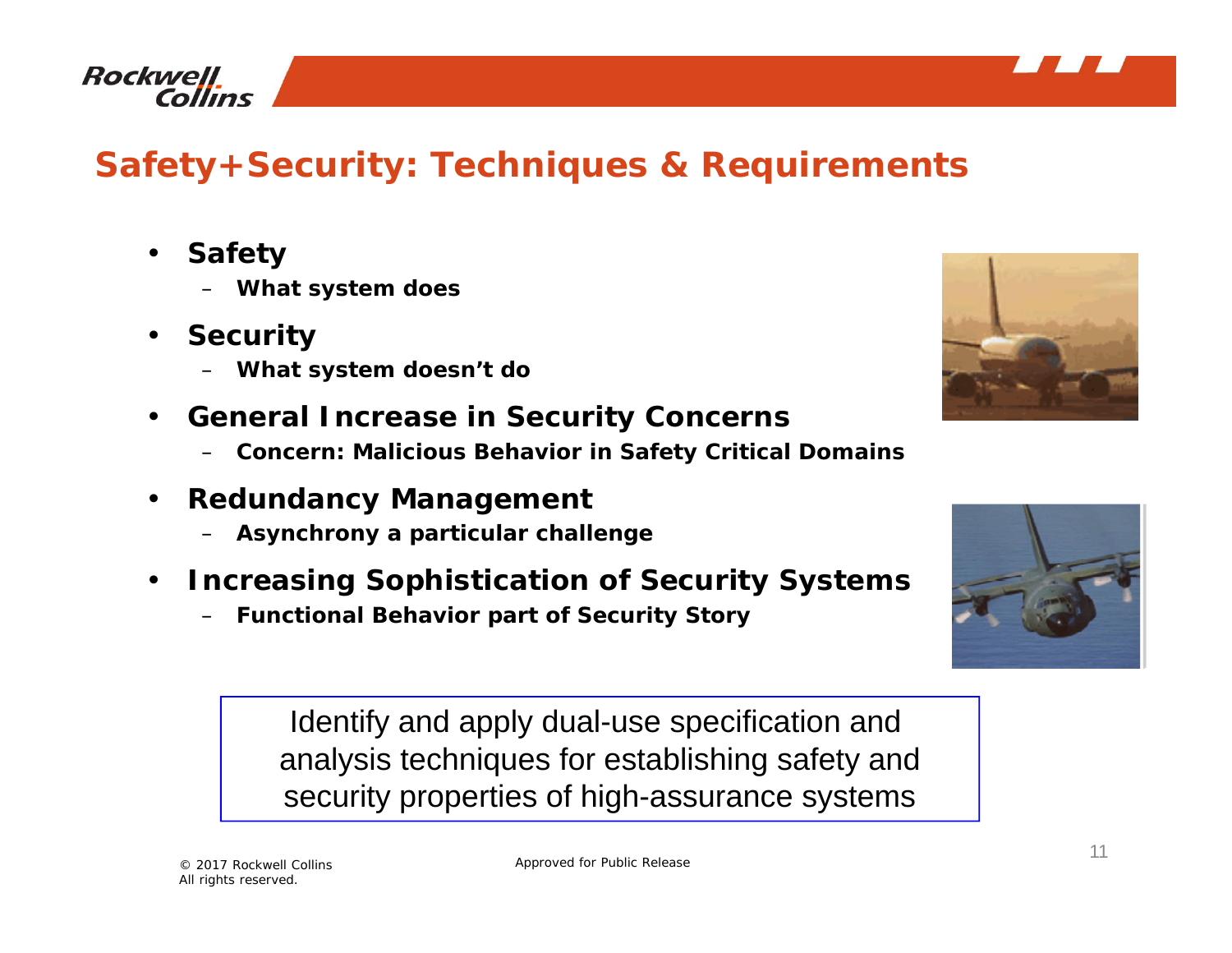



### **Multicore Security Certification Issues**

- $\bullet$  **Confidentiality - limiting information access and disclosure** 
	- **Information Flow Control**
	- **I/O Port Control**
	- **Data Isolation**
	- **Sanitization**
- $\bullet$  **Availability - assurance that information resources are accessible when needed**
	- **Cores must not unduly influence another core through denial of service**
- $\bullet$  **Integrity - trustworthiness of information** 
	- **Integrity checks applied to information flow**
	- **Encryption techniques can be used**
- $\bullet$  **Authenticity - assurance of data source**
	- **Authentication**
	- **Protect against redirection, hijacking, or man-in-the-middle attacks**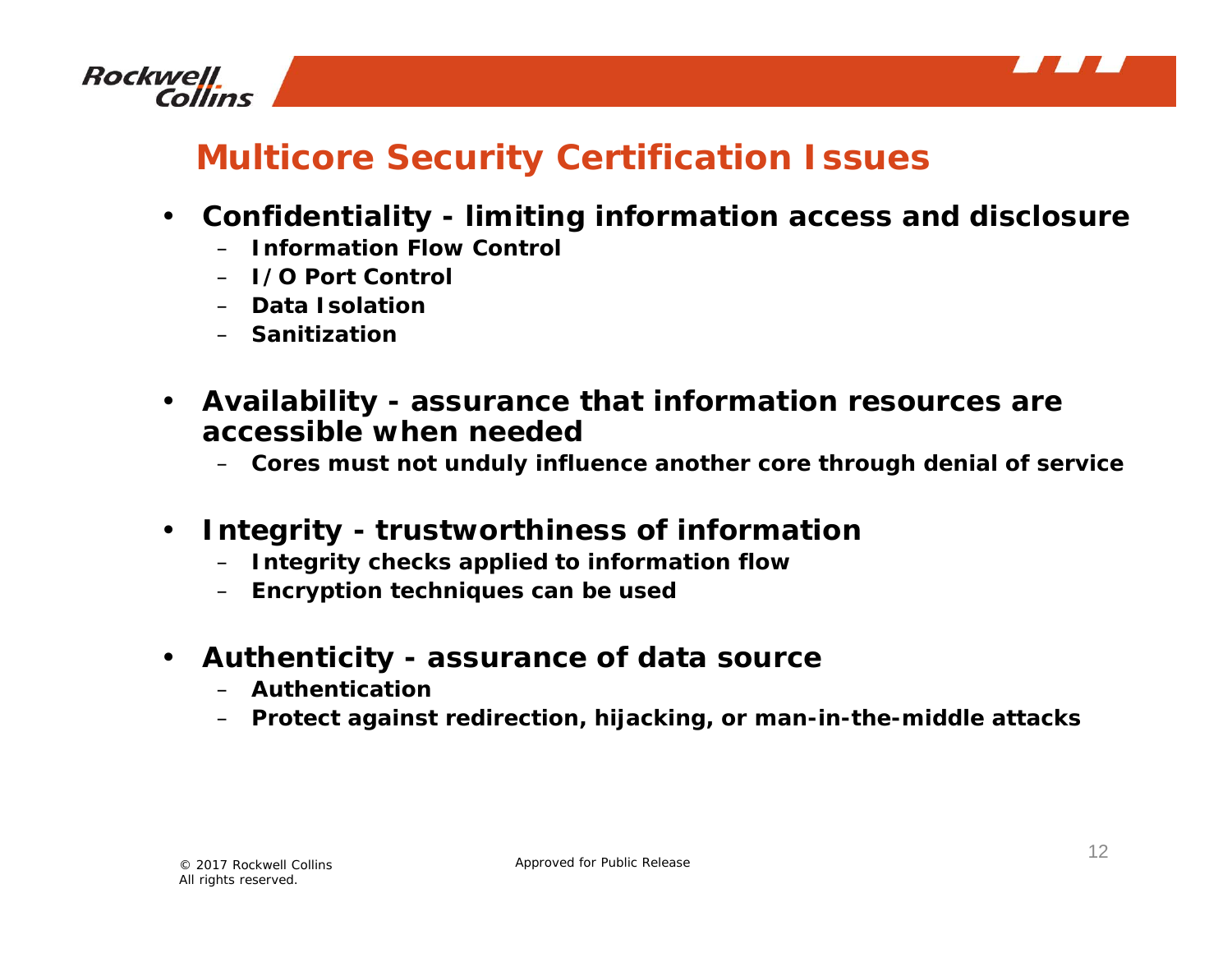



#### **Security Summary**

- $\bullet$  Security & Safety have some common evaluation criteria, e.g.
	- Separation / data isolation / data integrity
	- Availability / Redundancy
	- Need to ensure cores do not adversely influence each other
- • Processor evaluation may be able to leverage COTS information e.g.
	- Design Artifacts
	- Design Review Artifacts
	- Test / Validation Artifacts
- $\bullet$  There are different / more stringent certifications levels depending on the system in which the COTS processor is planned to be used
- $\bullet$  Desire to leverage dual-use information and evaluation for both safety and security where possible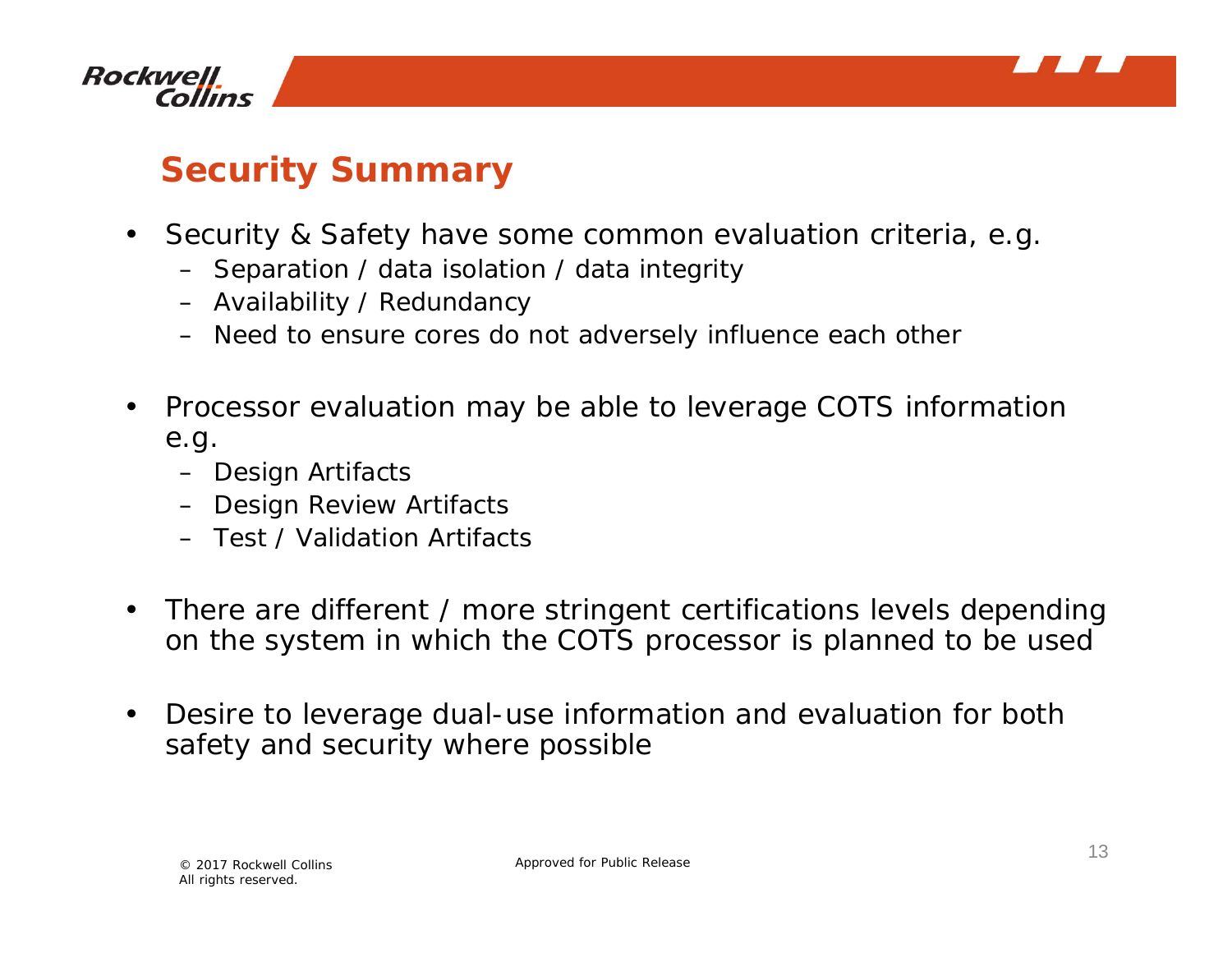

#### **Rockwell** Collins

### **Current State and Future Considerations**

- • FAA and EASA have released guidelines addressing multicore certification
- $\bullet$  Avionics Industry Certified Multicore Variants
	- Heterogeneous multicore
	- Homogeneous multicore with one core active
	- Multi-treading disabled
	- Working towards multiple civil and military multicore systems certifications
- • Multicore Processors for Avionics Applications
	- Most common single and multicore processor in certified systems has been PowerPC
	- Recent consolidation of silicon vendors opens the question of PPC long term viability
		- What is the next multicore for avionics processor?
		- Highly speculative at this time
- •Can other industries safety initiatives be leveraged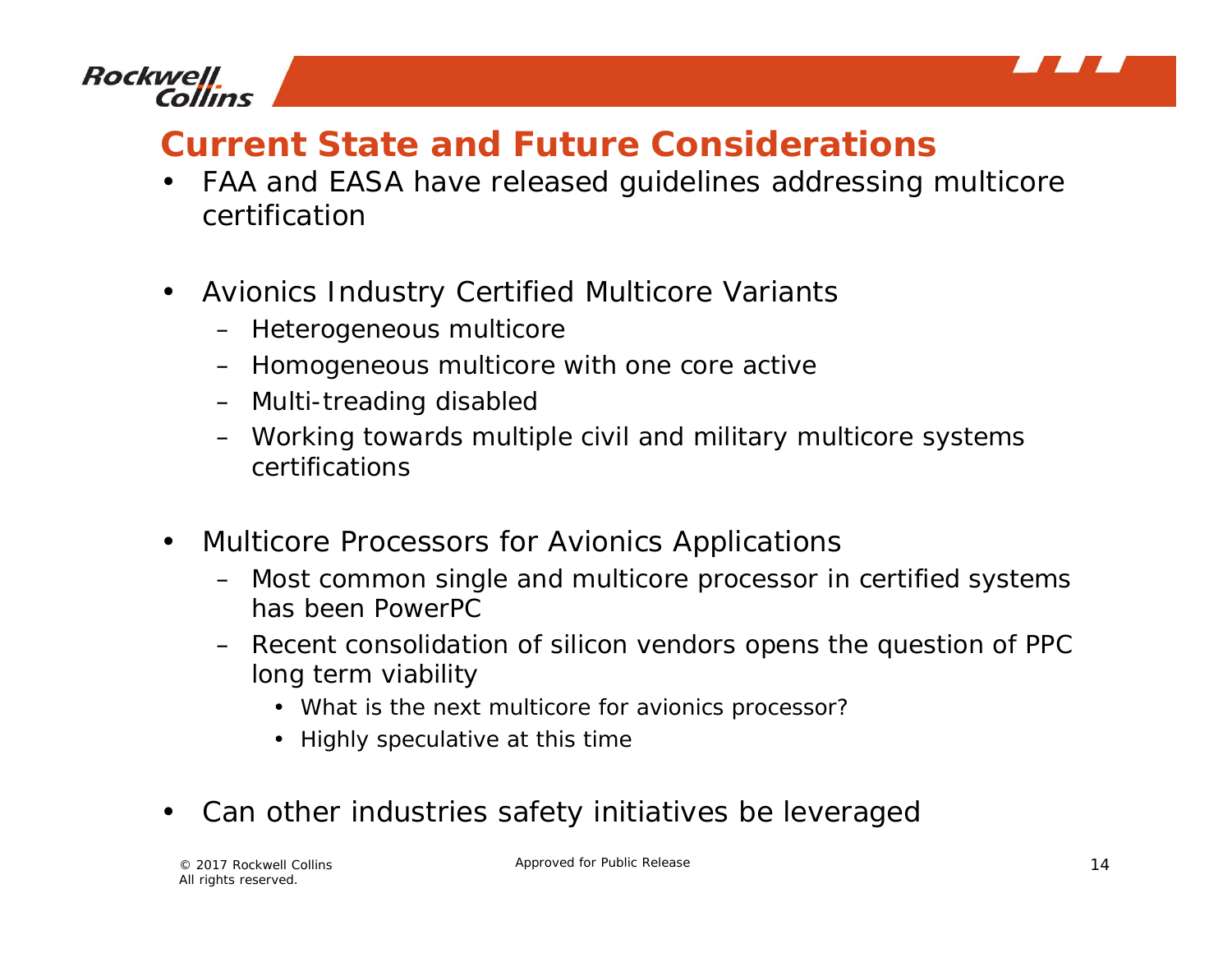



### **Other Industries Safety Standards**

- $\bullet$  Domains of primary interest (and their associated safety standards) include
	- Avionics (DO-178B/C, DO-254, ARP4754A)
	- Automotive (ISO 26262)
	- Military (MIL-STD-882E, MIL-HDBK-516C)
	- Additional domains of potential interest include
		- Construction equipment (ISO 15998)
		- Railway (EN5012X)
		- Space (ECSS-Q30, Q40, Q80)
		- Automation and industrial control (IEC 61508, IEC 61511, IEC 62061, ISO 13849)
		- Nuclear plants (IEC 60880, IEC 61226, IEC 61513).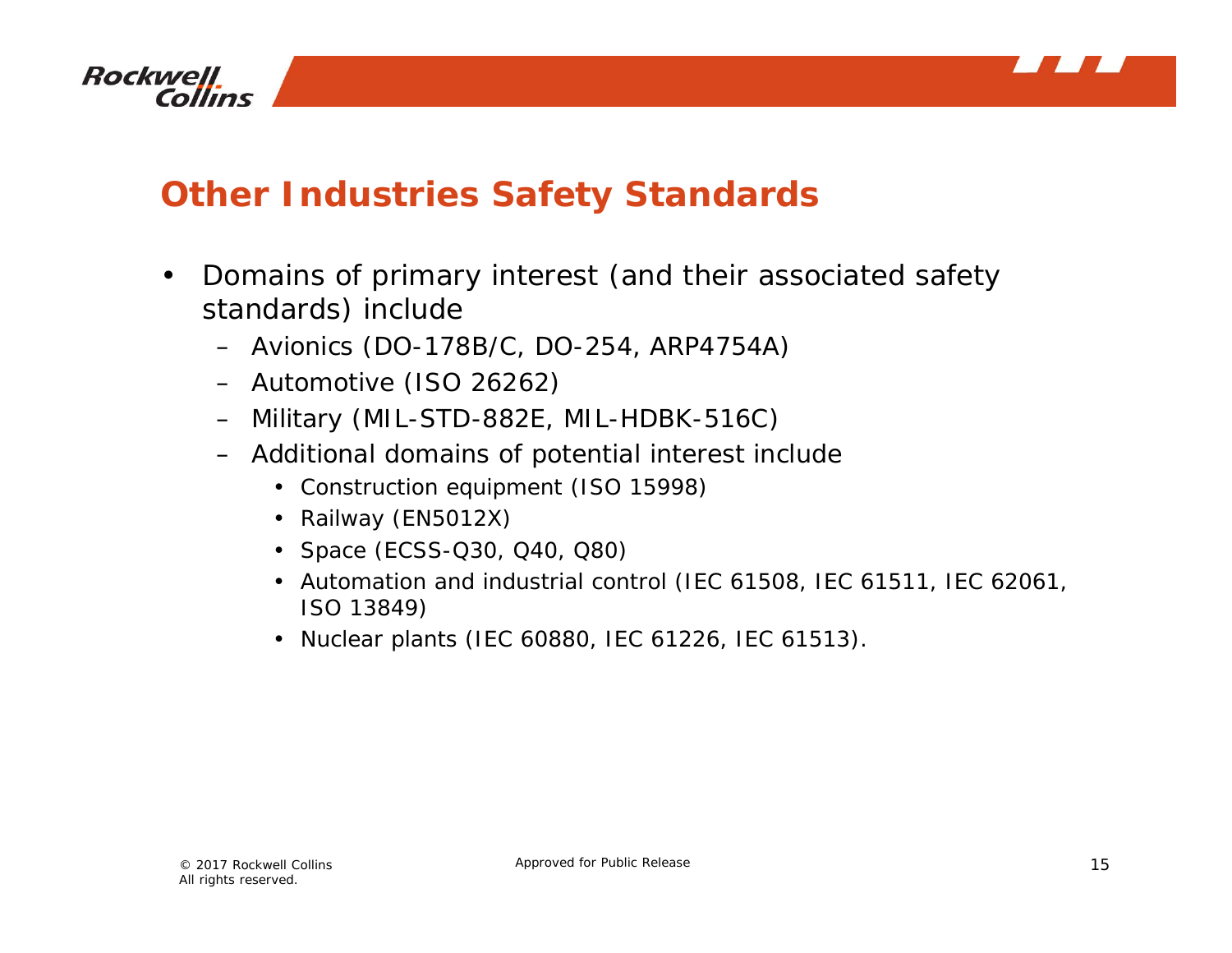

#### **Rockwell** Collins **Comparisons \***

| <b>Standard</b>  | <b>Safety</b>                                                                                                                                                  | Hazard                                                                                                                                                                                                                                               |
|------------------|----------------------------------------------------------------------------------------------------------------------------------------------------------------|------------------------------------------------------------------------------------------------------------------------------------------------------------------------------------------------------------------------------------------------------|
| ISO 26262        | Absence of unreasonable risk.                                                                                                                                  | Potential source of harm caused by<br>mal functioning behavior of the item.<br>Malfunctioning Behavior: failure or<br>unintended behavior of an item with<br>respect to its design intent.                                                           |
| MIL-STD-<br>882E | Freedom from conditions that can cause<br>death, injury, occupational illness,<br>damage to or loss of equipment or<br>property, or damage to the environment. | A real or potential condition that<br>could lead to an unplanned event or<br>series of events (i.e., mishap)<br>resulting in death, injury,<br>occupational illness, damage to or<br>loss of equipment or property, or<br>damage to the environment. |
| <b>DO-178C</b>   | No clear definition provided. Based on<br>Failure Condition Category in the<br>standard, the definition is similar to MIL-<br>STD-882E.                        | No definition provided.                                                                                                                                                                                                                              |

| Measure                                                     | <b>ISO 26262</b><br><b>Hardware</b><br>and Software | <b>MIL-STD-882E</b><br>for Hardware | <b>MIL-STD-882E</b><br>for Software | <b>DO-178C</b><br>(Software<br>only) |
|-------------------------------------------------------------|-----------------------------------------------------|-------------------------------------|-------------------------------------|--------------------------------------|
| <b>Severity</b>                                             |                                                     |                                     |                                     |                                      |
| Probability of<br><b>Operational Scenario</b><br>(Exposure) | J                                                   |                                     |                                     |                                      |
| <b>Probability of Mishap</b><br>Occurrence                  |                                                     | ۱í                                  |                                     |                                      |
| <b>Controllability</b>                                      |                                                     |                                     |                                     |                                      |
| <b>Software Control</b><br>Category                         |                                                     |                                     | ง                                   |                                      |

 There are many parallels, and differences between Avionics, Automotive and Military safety standards

 $\bullet$ 

• Gap analysis must be understood in order to leverage Automotive Safety components in Avionics systems

\* Table Source: DoT "Assessment of Safety Standards for Automotive Electronic Control System" DOT HS 812 285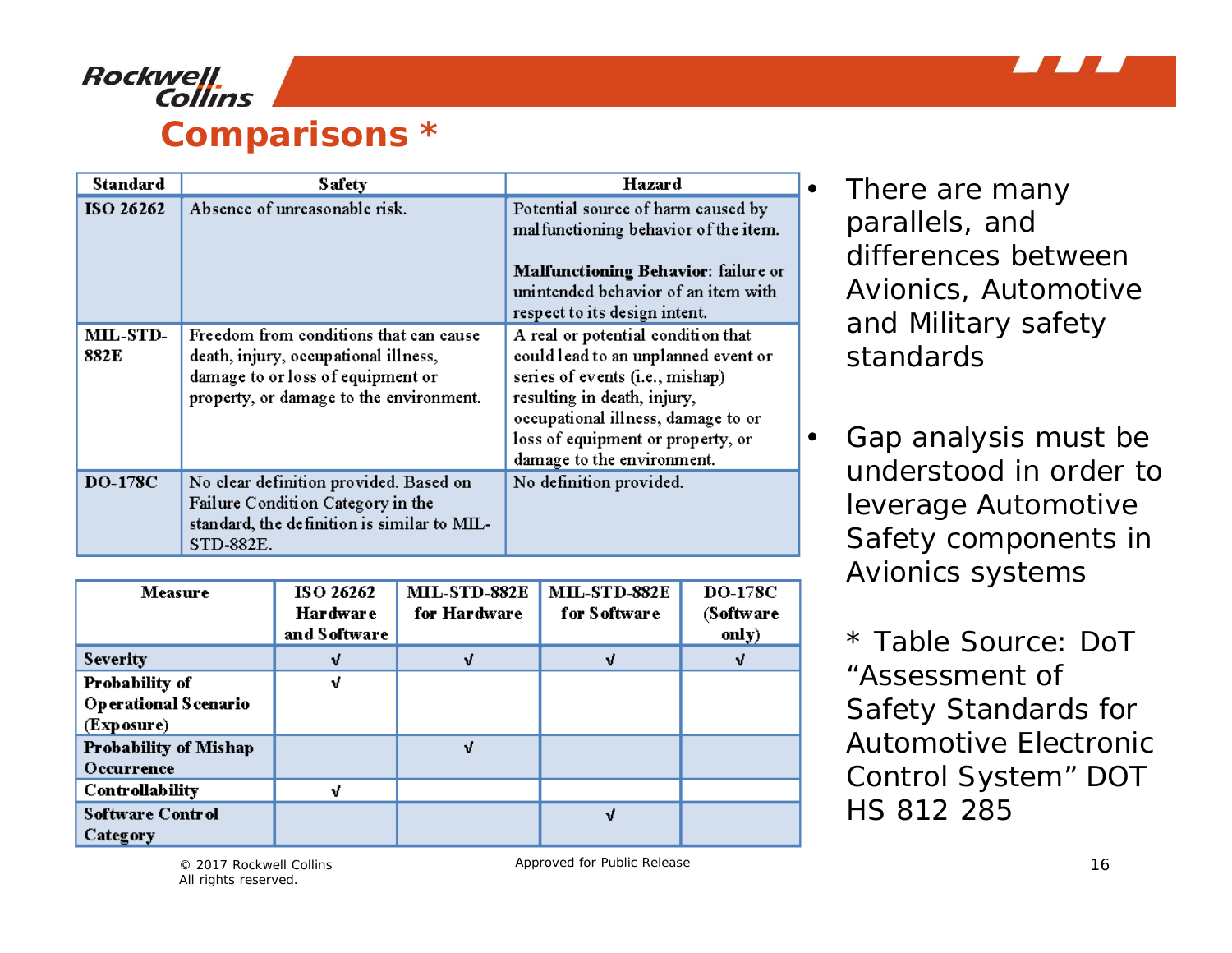



#### **Comparisons \***

| <b>Failure Rate Limits</b><br>(probability/hour) | <b>ISO/IEC</b><br>61508<br>(Industrial) | ISO 26262<br>(Automotive) | EN50126,<br>EN50128,<br>EN50129<br>(Rail) | DO-178B/C,<br>DO-254<br>(Aviation) | <b>ISO 13849</b><br>(Machinery) |
|--------------------------------------------------|-----------------------------------------|---------------------------|-------------------------------------------|------------------------------------|---------------------------------|
| $10^{-4} - 10^{-5}$                              |                                         |                           |                                           |                                    | PL a                            |
| $10^{-5} - 10^{-6}$                              | SIL <sub>1</sub>                        | <b>ASIL A</b>             | SIL <sub>1</sub>                          | DAL C                              | PL b                            |
|                                                  |                                         |                           |                                           |                                    | PL c                            |
| $10^{-6} - 10^{-7}$                              | SIL <sub>2</sub>                        | <b>ASIL B</b>             | SIL <sub>2</sub>                          |                                    | PL d                            |
| $10^{-7} - 10^{-8}$                              | SIL <sub>3</sub>                        | ASIL C                    | SIL <sub>3</sub>                          | DAL B                              | PL e                            |
|                                                  |                                         | ASIL D4                   |                                           |                                    |                                 |
| $10^{-8} - 10^{-9}$                              | SIL <sub>4</sub>                        |                           | SIL <sub>4</sub>                          |                                    |                                 |
| $< 10^{-9}$                                      | $\overline{\phantom{a}}$                |                           | $\overline{\phantom{a}}$                  | DAL A                              |                                 |

\* Derived from: Olsson et al, "Standards-oriented, domain-specific aspects in reusing software in SafeCer domains"